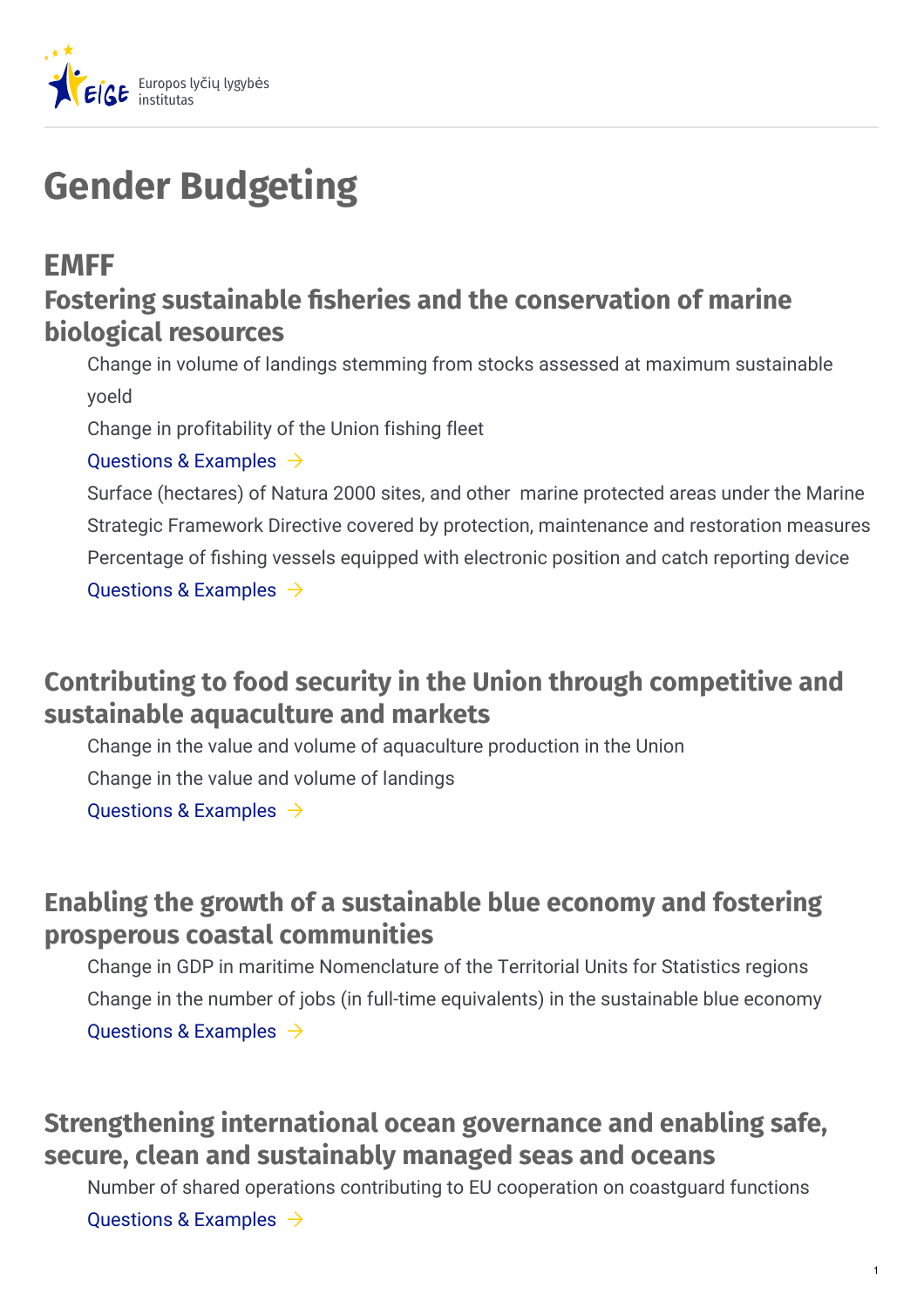**France: facilitating gender mainstreaming by dening relevant indicators in OPs**



In France, the horizontal principle of gender equality has been adopted through a dual approach in the national ESF OP for 'Growth and inclusion'. **The use of** sex-disaggregated indicators across all French ERDF and ESF OPs facilitates gender mainstreaming throughout programme implementation. These indicators measure the participation of women and men by providing sexdisaggregated information on outputs and results.